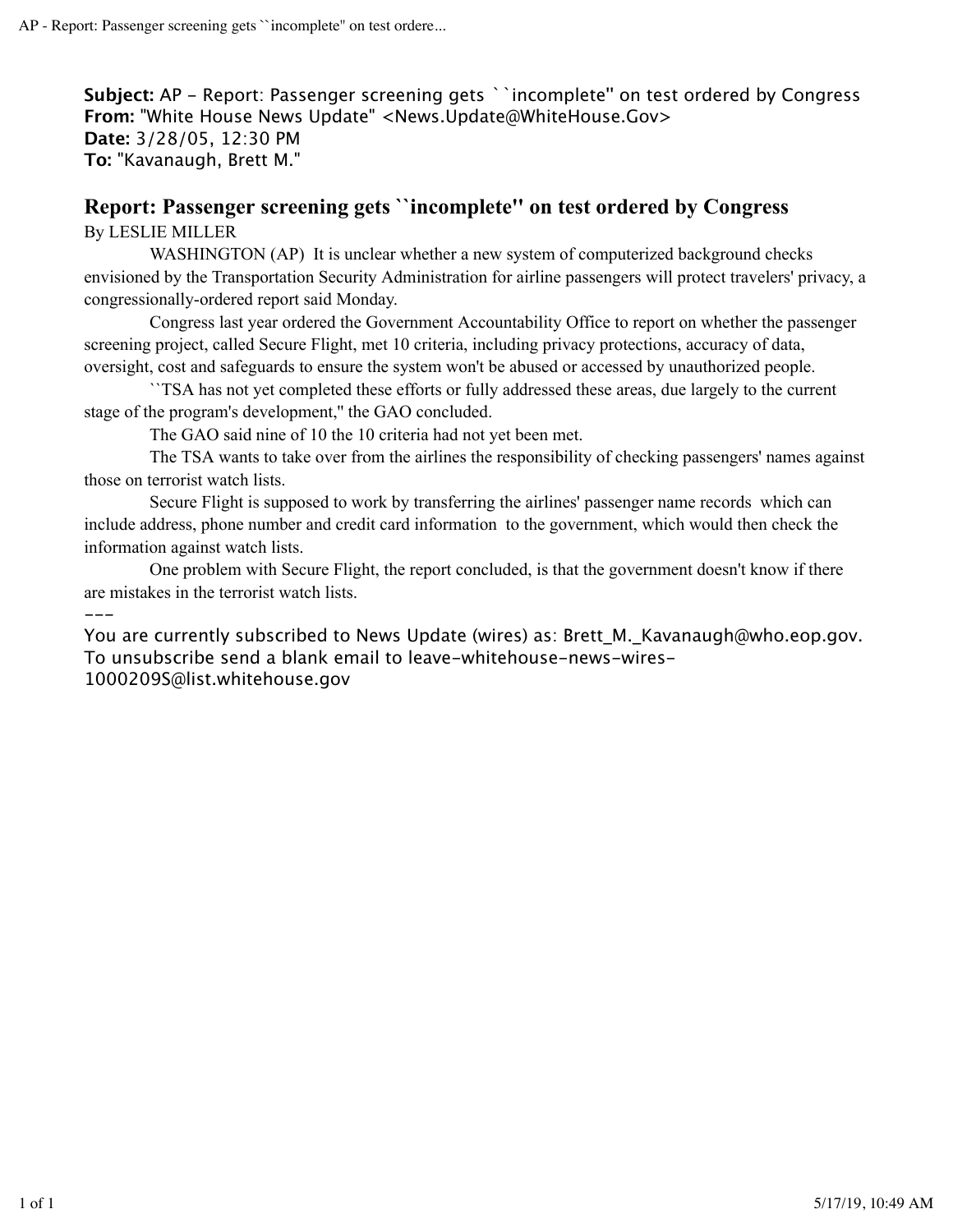**Subject:** White House News Breakdown 8/22/05 **From:** "White House News Update" <News.Update@WhiteHouse.Gov> **Date:** 8/22/05, 8:36 AM **To:** "Kavanaugh, Brett M."

#### **Major Stories**

- Filkins (NYT) has Iraqis very close to an agreement on a new Constitution.
- Baker and Murray (W Post) report on Democrats' internal split over the Iraq war, with elected leaders declining to question Bush and activists who want to challenge the President aggressively.
- Allen (W Post) reports Camp Casey has grown into a massive settlement, outpost is taking on a Woodstock air.

## **Challenges**

- Bohan (Reuters) reports that the President will face protesters at VFW speech today.
- Brownstein (LAT) slams nation's political leaders for silence on Iraq.
- · Dinan (W Times) reports on Richardson hitting the Administration for lax border security.
- Daniel (AP) covers Sen. Hagel's comment that Iraq is looking like Vietnam.
- · Editorial (W Post) says the passenger screening system remains a mess, calls on Sec. Chertof to improve system while the nation awaits the Secure Flight program.

### **Opportunities**

- · Wiess (W Post) reports that scientists for the first time have converted skin cells into embryonic stem cells - without having to use human eggs or make new human embryos in the process.
- Gaul (W Post) reports the Department of Veterans Affairs' revamped health care system is now a model.

## **Of Note**

- · Kuhnhenn (KR) reports that Democrats are planning a case against Roberts focused primarily on civil rights and women's rights, not religious issues like abortion.
- Moniz (USAT) says the army risks a decline in force quality if it remains in Iraq for years.
- · Kilpatrick (NYT) says Democrats are still split over how aggressive Senators should be in questioning Roberts before the confirmation hearings begin.
- **Bumiller (NYT)** discusses the "opposite worlds" Cindy Sheehan and President Bush have represented this month.
- Kiely (USA Today) covers document disclosure deadline will pass Monday without Democrats receiving certain documents, but noting 66,000 pages turned over by the White House.
- Hiebert (WSJ) reports on Lefkowitz assignment to North Korean human rights post.
- · Fialka (WSJ) says that Republicans are looking at lifting federal moratoriums on coastal drilling.
- Seib (WSJ) looks at how oil dependence shapes US policy.
- Meckler (WSJ) examines the new trucking regulations.
- Graham (W Post) covers new leadership at the Pentagon, noting the new civilian leadership team is shaping up to be less ideological, more balanced and more attuned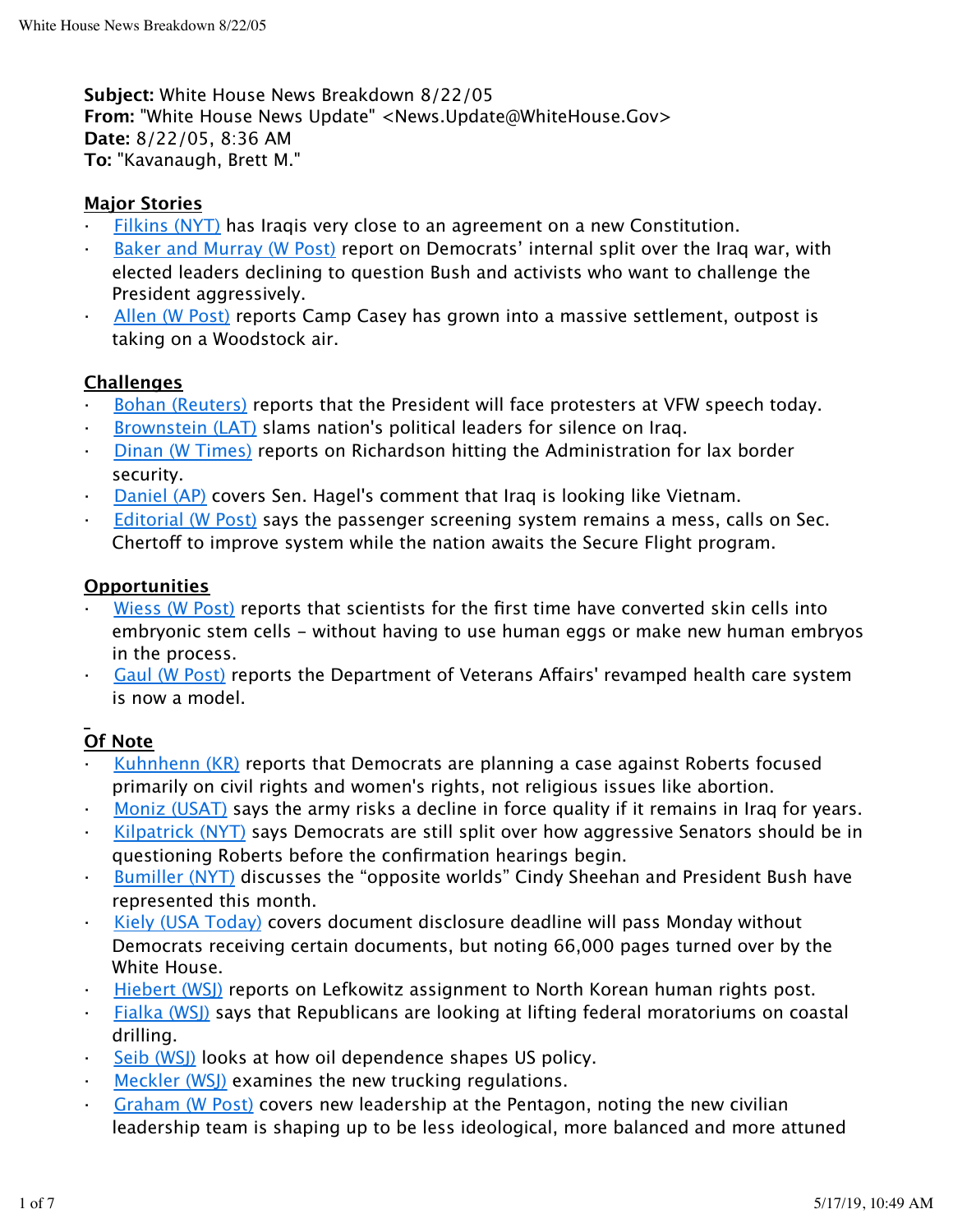to Congress.

• Freed (AP) reports on Northwest strike - company hires replacements, busy weekday will be a test of company and replacement mechanics.

# **Foreign Policy**

- Gall (NYT) reports that in Afghanistan, this has been the deadliest year for U.S. troops so far.
- Lekic  $AP$ ) reports Iraq's political leaders met in search of a compromise over a new constitution.
- · Halaby (AP) reports Saddam Hussein sought to cast himself as a martyr in a letter ahead of his trial this fall.
- Wilson (W Post) reports Israel enters last phase of Gaza withdrawal.
- · Neuwirth (W Post) op-ed says the world must invest in the basics for squatters water, sewers and sanitation – and allow them the freedom to build.

Bush Names Lefkowitz as Envoy On Human Rights in North Korea

**By MURRAY HIEBERT Staf Reporter of THE WALL STREET JOURNAL August 22, 2005; Page A4**

WASHINGTON -- President Bush named a former senior White House official to be special envoy on human rights in North Korea, with the appointment coming about 10 days before multilateral talks in Beijing are scheduled to resume on rolling back the Stalinist regime's nuclear-weapons ambitions.

There was no quick reaction from Pyongyang, which earlier had cited criticism of its human-rights record by U.S. officials as one of the reasons it boycotted the six-party talks for 13 months before they resumed in July. "I believe the appointment will not draw a direct reaction from the North Koreans or influence the six-party process at this stage unless North Korea is looking for a pretext for delay," said Scott Snyder, a Korea specialist at the Asia Foundation in Washington.

The new envoy, Jay Lefkowitz, a former domestic-policy adviser to President Bush, is slated to take up his post in the State Department in September and to begin drafting a plan for working with other countries, the United Nations and nongovernment organizations to raise awareness about human-rights abuses in North Korea. Mr. Lefkowitz will work in this position part time and will remain a partner in the law firm of Kirkland & Ellis LLP in Washington.

The low-key announcement of his appointment was made by a White House press secretary rather than with fanfare by President Bush, suggesting that the administration was trying to avoid irritating Pyongyang ahead of the next round of talks. A U.S. official briefing journalists about the appointment said Mr. Lefkowitz wouldn't have a role in setting U.S. policy on the nuclear issue, as conservative religious groups had advocated.

Michael Horowitz, senior fellow of the conservative Hudson Institute in Washington who has worked with human-rights and religious groups to call on the administration to do more about human-rights problems in North Korea, welcomed the appointment but expressed concern that Mr. Lefkowitz could be undercut by officials focused on Pyongyang's nuclearweapons program. Mr. Horowitz said the low-profile announcement "indicates that there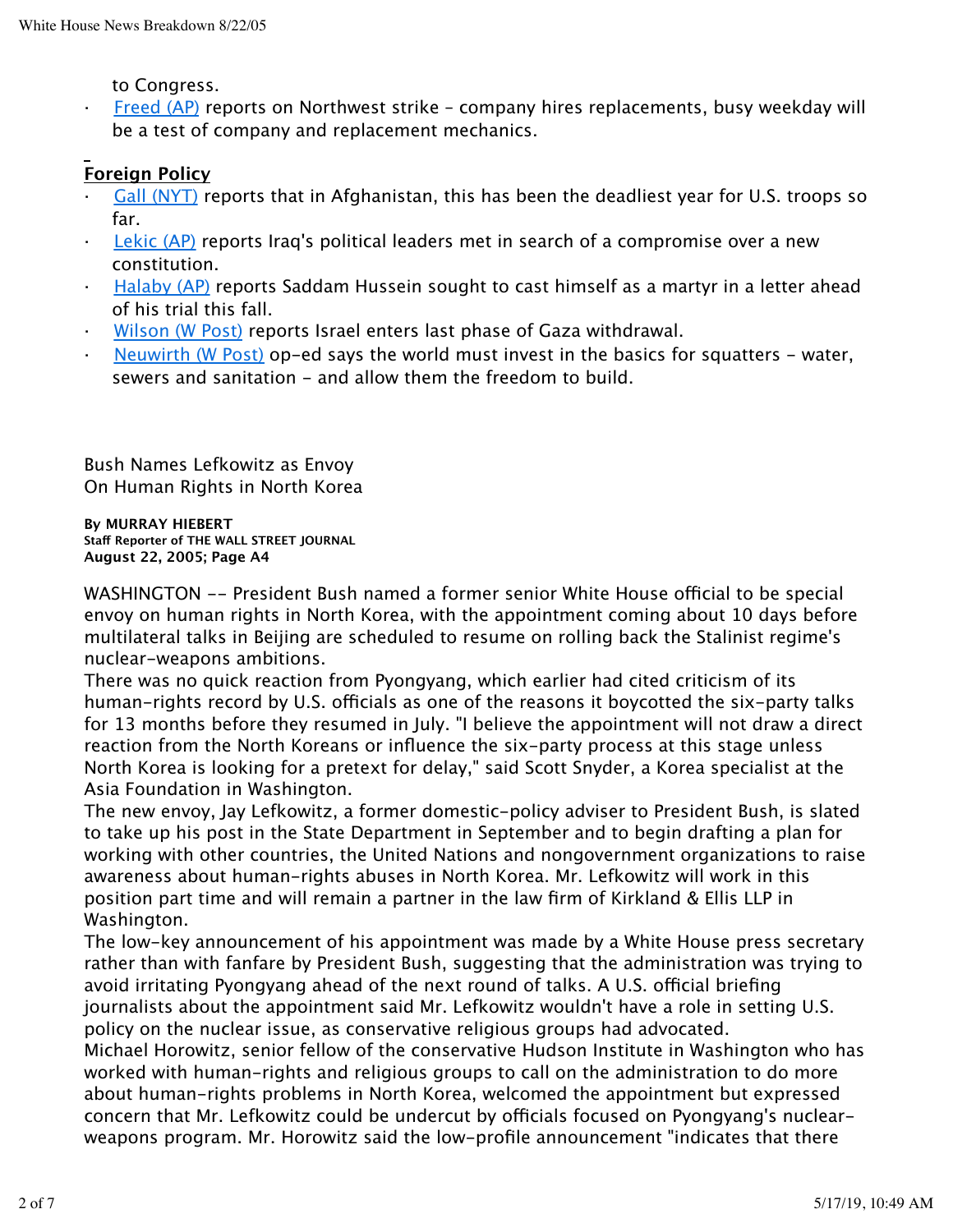are a lot of sharp elbows at the State Department looking to subordinate this position." Christopher Hill, the top U.S. negotiator to the talks with North Korea, told a meeting at a think tank in Washington last week that he had raised human-rights concerns during the recent talks in Beijing. He said he told North Korean diplomats that increased attention on human rights was the "cost of admission" to the global community. Mr. Hill said he didn't think a discussion of human rights would be "an impediment to reaching an eventual agreement" on North Korea's nuclear weapons.

The new position was created by the North Korea Human Rights bill signed by President Bush in October to champion human rights in North Korea. The bill also called for assistance to North Korean refugees who fled their country and funds for stepped-up radio broadcasts into the country.

Republicans Refine Natural-Gas Strategy **Revised Proposal Would Let Individual States Decide Whether to Allow Coastal Drilling By JOHN J. FIALKA Staf Reporter of THE WALL STREET JOURNAL**

**August 22, 2005; Page A4**

WASHINGTON -- Citing soaring natural-gas prices and rising electricity costs, Republican leaders in Congress are retooling a plan to let coastal states waive federal moratoriums on drilling for natural gas of 85% of America's shoreline.

The proposal, which narrowly missed being included in the recently passed energy bill, could open areas in the Gulf of Mexico and on the outer continental shelf along the East and West Coasts that hold the promise of large undersea natural-gas reservoirs. Some states, particularly Virginia, have expressed interest, while others, led by Florida, California and New Jersey, remain opposed, claiming that drilling could spoil beaches and threaten lucrative tourism.

To end the political impasse -- and avoid a filibuster fight in the Senate -- the proposal would help states that oppose drilling by extending the ban on it off their shores beyond the year 2012, when one of the suspensions is set to expire.

"They want to control what happens off their coast," says Rep. Richard Pombo (R., Calif.), chairman of the House Resources Committee, who has been leading what he describes as lengthy negotiations with the California and Florida delegations on the measure. "I agree. I've always believed that this should be a state decision."

Legally, the matter is in federal hands because the 1.76 billion acres involved lie more than three miles from shore, the point where most state control ends. In most cases, the potential drilling areas extend out to 200 miles, where U.S. authority ends. The proposal would give states the right to lease the federal land for natural-gas exploration and receive a share of the royalties on gas that is produced -- money that ordinarily would go to the U.S. Treasury.

The proposal would give states the right to waive two moratoriums on exploration, one imposed annually by Congress and the other established by executive order of President George H.W. Bush that was later extended by President Clinton to the year 2012. Both date from the 1980s when natural-gas supplies in the U.S. were plentiful and cheap.

"There are a lot of people looking for something to happen here," says Paul N. Cicio, executive director of Industrial Energy Consumers of America, a Washington organization of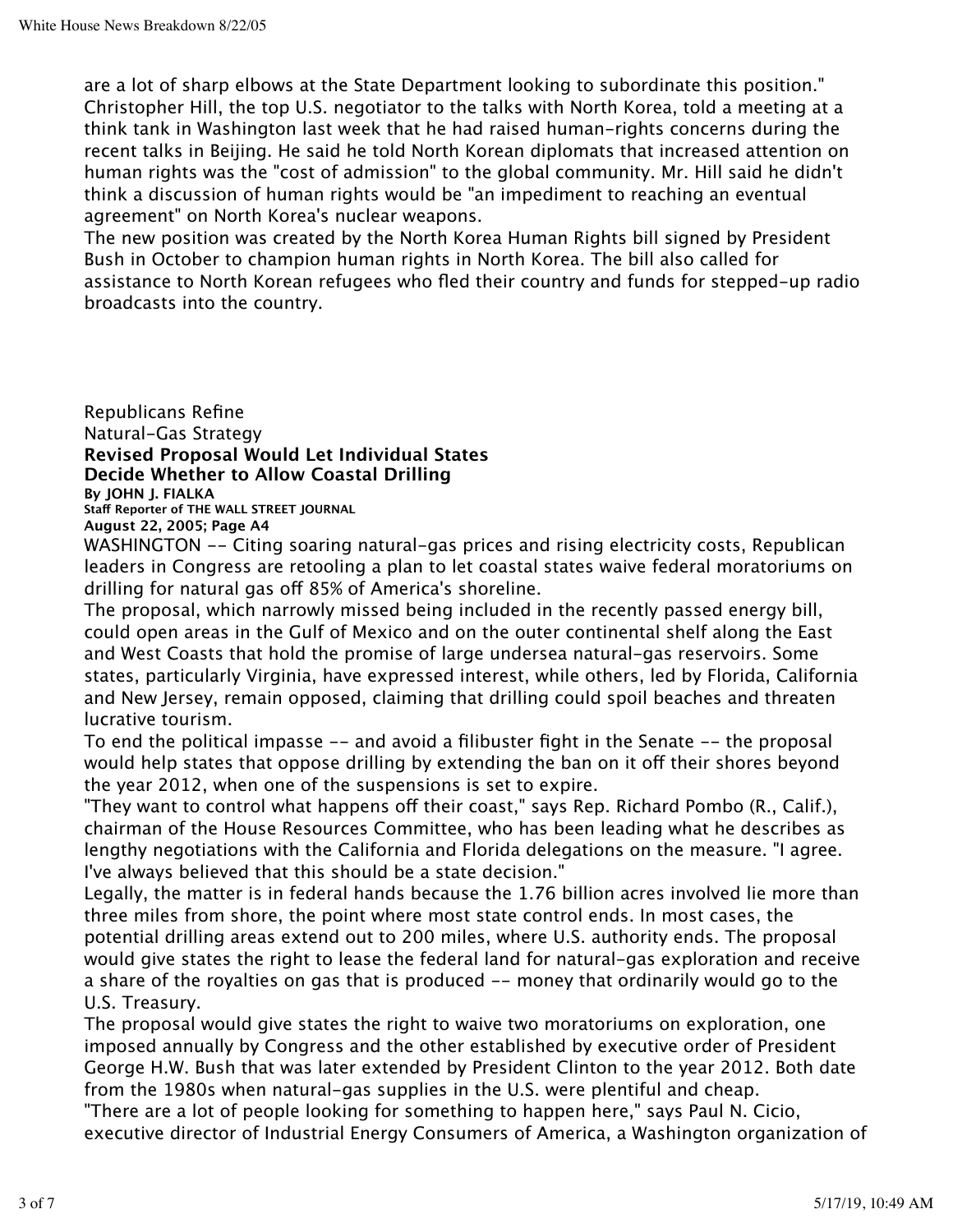large corporations working with other business groups to let states waive the drilling bans. Mr. Cicio said the price of natural gas has more than tripled in the past five years, shutting fertilizer, chemical and other factories that use natural gas as a feedstock and driving up the cost of electricity from newer power plants that burn natural gas. The proposal is also backed by natural-gas companies, ofshore exploration companies and shipyards. Environmental groups, which pushed for the moratoriums in the 1980s, still defend them. "This is just horrible policy, a wolf in sheep's clothing," says Michael Town, director of the Sierra Club's Virginia chapter, which has been fighting a losing battle against state politicians interested in what Virginia might get from ofshore gas revenue if it exercised the waiver.

No one knows exactly how much natural gas is ofshore. The Interior Department's Minerals Management Service estimates there are about 327.31 trillion cubic feet of gas -- about a 15-year supply for the U.S. -- along the Atlantic, Pacific, Alaskan and Gulf coasts where drilling is banned. Johnnie Burton, the director of the service, suggests the actual number could be significantly higher. "Our numbers are almost always low," she says, explaining that they are often based on relatively low tech surveys that are sometimes 40 years old. In the energy bill, Congress ordered Ms. Burton's department to make a new ofshore inventory in six months, using the latest seismic detection equipment to make threedimensional images of underground deposits. But Ms. Burton says such mapping can cost hundreds of millions of dollars and Congress provided no money for the project. "To comply, we're going to re-study all the data we have," she explains.

To show states where they might look for ofshore natural gas, the Interior Department has drawn a new map, extending state lines into federal waters. During energy-bill deliberations, the map was approved by the White House, which supports the state waiver proposal. But Mr. Pombo, in his negotiations with state delegations, is using a diferent map, which he says is more equitable to states.

One area of contention is called "the bulge," a potentially gas-rich area in the deeper waters of the Gulf of Mexico. Portions might fall into Louisiana, Mississippi, Alabama and Florida, depending on how the lines are drawn. A spokesman for Florida Gov. Jeb Bush, who opposes drilling, says the state's goal in the negotiations is to wrap the entire state in a federally guaranteed, no-drilling "buffer zone extending out for at least 100 miles." Others are exploring the possibilities. One way a state could get an up-to-date inventory would be to waive the moratoriums and offer to sell leases on promising areas, which would attract offshore exploration companies. That is the goal of state Sen. Frank W. Wagner, owner of a Virginia Beach shipyard, who introduced a bill in February to have Virginia lobby Congress for the right to waive the moratorium. It passed the state's Senate unanimously and later was approved by the House. Virginia Gov. Mark R. Warner, a Democrat, vetoed it. But Kevin Hall, his spokesman, says the rejection was for technical reasons and that Gov. Warner remains "open-minded" on the issue.

"There's a lot more local support for this than I ever anticipated," says Sen. Wagner, who has heard from officials in South Carolina and Georgia who are preparing similar measures. Sen. Wagner believes production of ofshore gas would help make Virginia's industries and farmers more competitive and provide more funds for state schools.

Because the measure only involves exploration for natural gas, Sen. Wagner says he's been able to deflate what he calls the "fear factor" -- worries about oil-soaked beaches. But Virginia Beach Mayor Meyera E. Oberndorf remains unconvinced. "When you drill for natural gas, you sometimes get oil and natural gas," she said, noting that 3.5 million tourists visit her city and its beaches annually.

In March, the issue was fought out before the Virginia Beach City Council. The mayor raised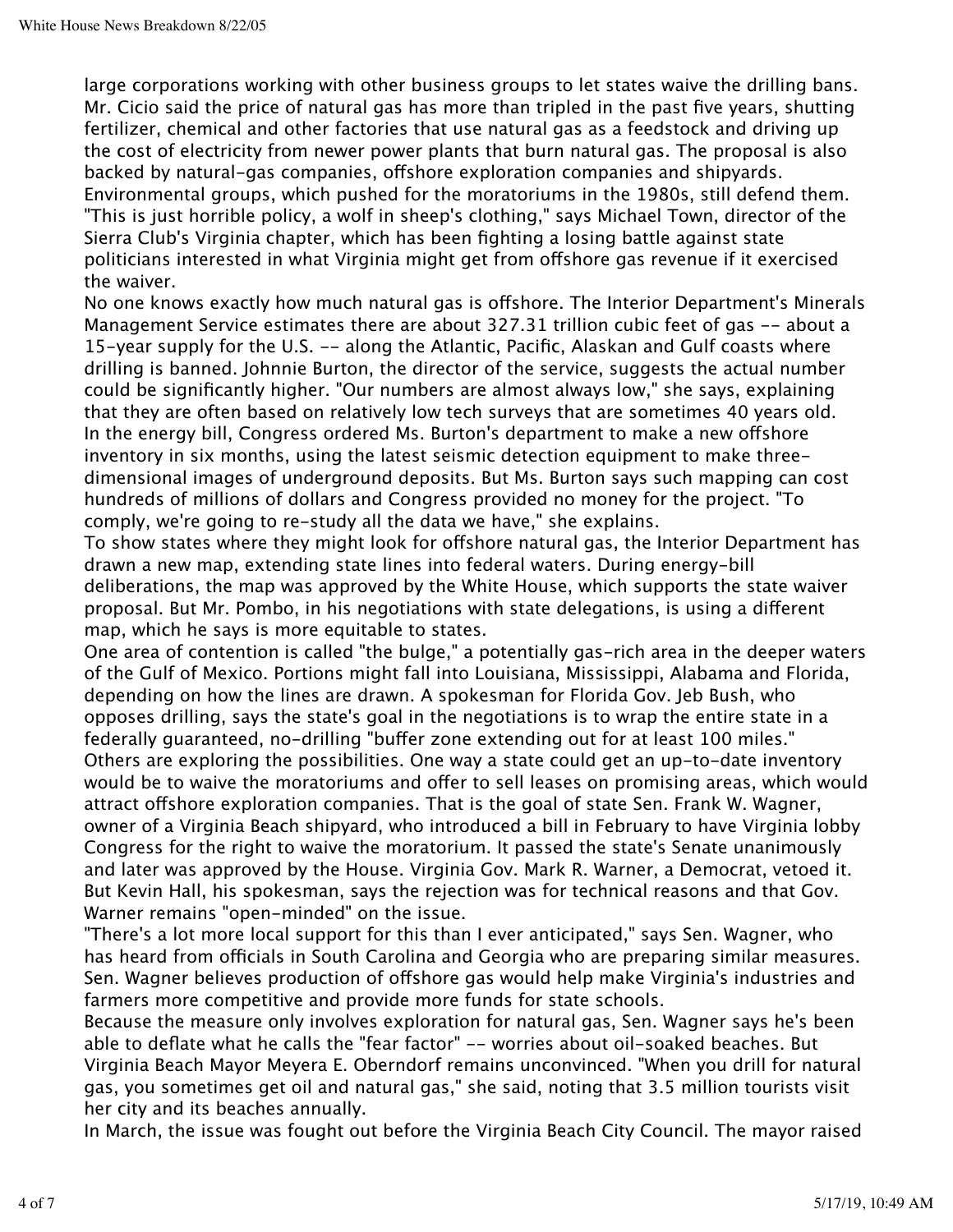the possibility that drilling would soil the beaches, but the council voted 6-3 to support the waiver of the drilling moratorium. "The council is very pro-business," Ms. Oberndorf says.

How Oil Dependence Fuels U.S. Policies **By GERALD F. SEIB Staf Reporter of THE WALL STREET JOURNAL August 22, 2005; Page A2**

From Iraq to China, from the Gaza Strip to Iran, the biggest foreign-policy problems of the summer all are setting off the same alarm: It is imperative for the U.S. to become more energy independent.

But that, of course, is precisely what Washington's policymakers have been unable, or unwilling, to accomplish. Instead, America's exposure to trouble in the world's volatile oilproducing regions actually is on the rise, even as the summer driving season heads toward its climax with oil near a once-unthinkable \$65 a barrel. In brief, while the 20th century was the century of oil, the 21st already is unfolding as the century of whatever follows oil, or the century of fighting over what's left of oil -- or both.

The omnipresence of oil in America's foreign calculations will be underscored this week. The interim government in Iraq -- an oil-rich country that's actually pumping less now than it did before the U.S. invaded -- will try again to write a new constitution that's supposed to start stabilizing the nation. At the same time, Israel will be trying to force out the final diehard settlers in the Gaza Strip so it can be turned over to the Palestinians. There's no oil in the Gaza Strip, of course, but the whole episode is a wrenching reminder of how vulnerable the broader, oil-soaked Middle East remains to continuing upheaval.

Meantime, President Bush will be getting ready for a September meeting with China's president, Hu Jintao. Overhanging that meeting will be a nasty midsummer episode in which Congress effectively stopped oil company Cnooc Ltd. of China -- which has its own unquenchable thirst for oil -- from taking over an American oil firm, Unocal Corp. Simultaneously, the U.S. and Western Europe are cruising for a September confrontation at the United Nations with Iran, the world's fourth-largest oil producer, over the Iranian nuclear program.

If it seems that the odor of oil hangs over America's whole international agenda right now -- well, that's about right. "The overwhelming national-security issue is that we are becoming increasingly dependent for the lifeblood of an industrialized economy, oil, on the most unstable parts of the world," says Robert Hormats, vice chairman of Goldman Sachs International. "And there doesn't seem to be a sense of urgency about energy policy in this country."

Yes, Congress did pass an energy bill earlier this summer, after four years of dithering. But even its champions found it a bit of a letdown. It does open the way to more nuclear power and better use of coal for power generation, but doesn't promise to make a big dent in America's gasoline consumption, at least immediately. There are, among other things, hefty subsidies for ethanol, which should decrease gasoline use gradually over the longer term, and modest incentives for buying hybrid cars that burn less gasoline, but nothing revolutionary.

Meantime, oil imports as a share of total American oil consumption are more than 60%, up from about 50% a decade ago.

Cynics, of course, thought President Bush decided to invade Iraq to acquire its oil cheaply, but it turns out they were exactly wrong. Whatever the president's motivations in Iraq, one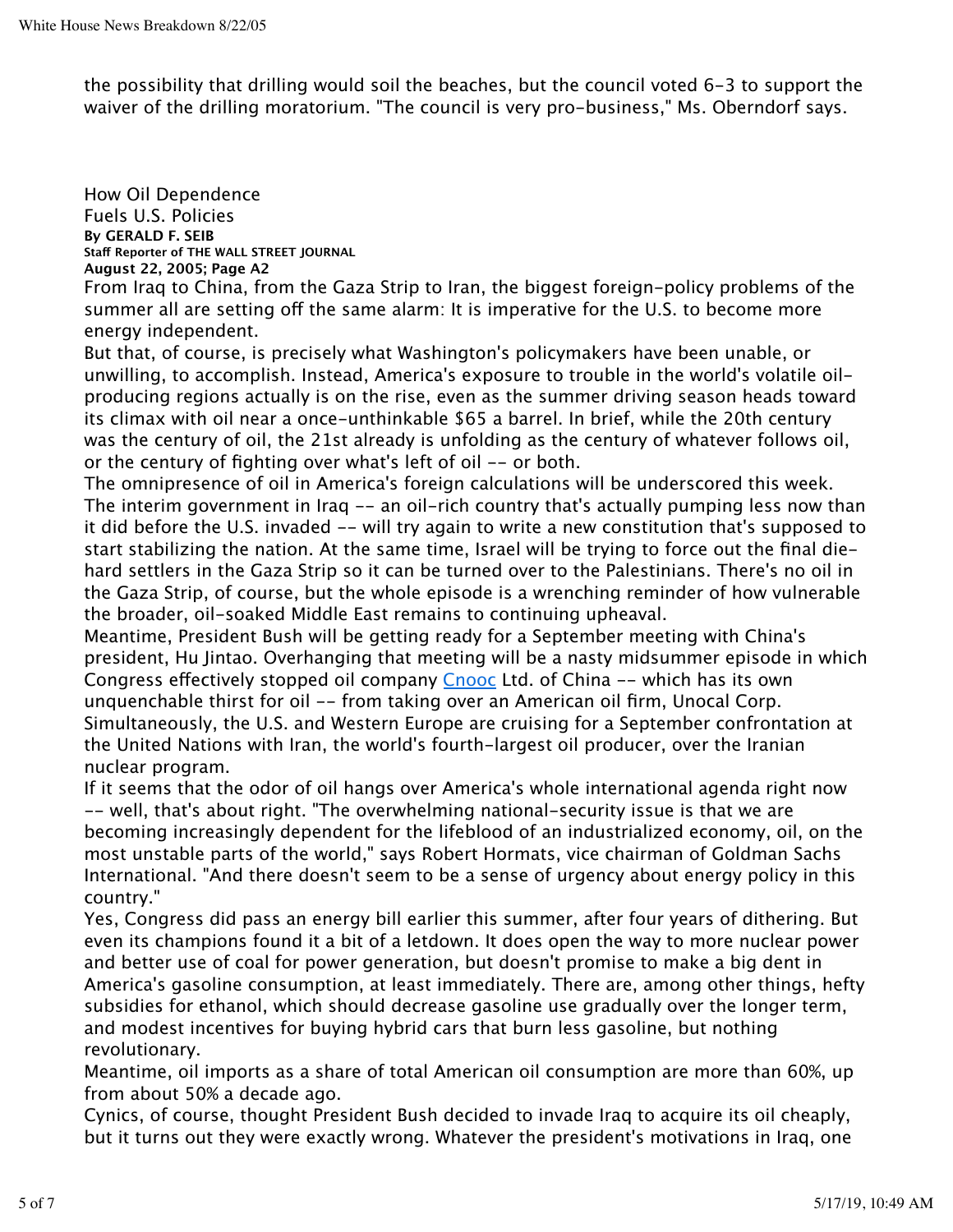can hardly claim now that inexpensive oil was one of them. Not only is Iraq producing slightly less oil, but it is probably more vulnerable to terrorist supply interruptions than ever before.

Meanwhile, Iranian officials, facing a move at the U.N. this fall to punish it for running a covert nuclear program with definite weapons implications, are making noises about using the oil weapon to retaliate if necessary. As for the Gaza Strip, the struggle to expel Israeli settlers from a mere slice of a potential Palestinian state simply illustrates just how long and slow the road will be to creating a politically stable, nonextremist Middle East -- and one in which radical Palestinians can no longer call on their Arab brothers to use oil for leverage.

The tussle with China over Unocal, meanwhile, is a reminder that China now is America's primary and growing competitor for world oil supplies. Which leads to one very useful thought: Mr. Hormats suggests that when President Bush and Chinese President Hu meet next month, they set out to devise a plan for the two countries to become energy partners rather than energy competitors. That quest might well begin by paving the way for more U.S. oil companies to take their oil-finding and energy-extracting expertise into China to help pump up production there. Imagine, Mr. Hormats muses, if oil could be a source of cooperation instead of tension, for once.

U.S. Sets New Trucking Rules, But Safety Advocates Cite Concern

**By LAURA MECKLER Staf Reporter of THE WALL STREET JOURNAL August 22, 2005; Page A8**

WASHINGTON -- Federal regulators will let truckers continue driving longer hours and longer workweeks under new regulations welcomed by the industry and denounced by safety advocates.

The regulations, issued Friday, were the Transportation Department's second attempt at setting new rules governing truckers' hours. The department issued regulations in 2003, but a federal court found that it failed to consider driver health and ordered officials to try again. The 2003 rules stayed in place in the interim.

The new rules are similar to the 2003 rules, but administration officials said they have done a better job of documenting that drivers can get adequate rest. "The court said we needed to reference the studies in a more thorough manner. That's what we have done," said Annette Sandberg, administrator of the Federal Motor Carrier Safety Administration. She said the agency reviewed more than 1,000 articles and studies on fatigue and considered almost 1,800 public comments submitted.

Last year, 5,190 people died in crashes involving large trucks, up slightly from 2003. The agency estimates that about 5.5% of those involved trucker fatigue.

Like the 2003 rules, the new regulations allow truckers to drive as many as 11 hours after spending 10 hours off duty. Before 2003, truckers could drive 10 hours straight, but they also were quaranteed just eight hours off. The new regulations also require that truckers take 34 hours off after a certain number of hours of driving each week. But after that time of, the driver doesn't have to wait until the end of the week to climb back behind the wheel. That means a driver can spend many more hours on the road in a given week or month.